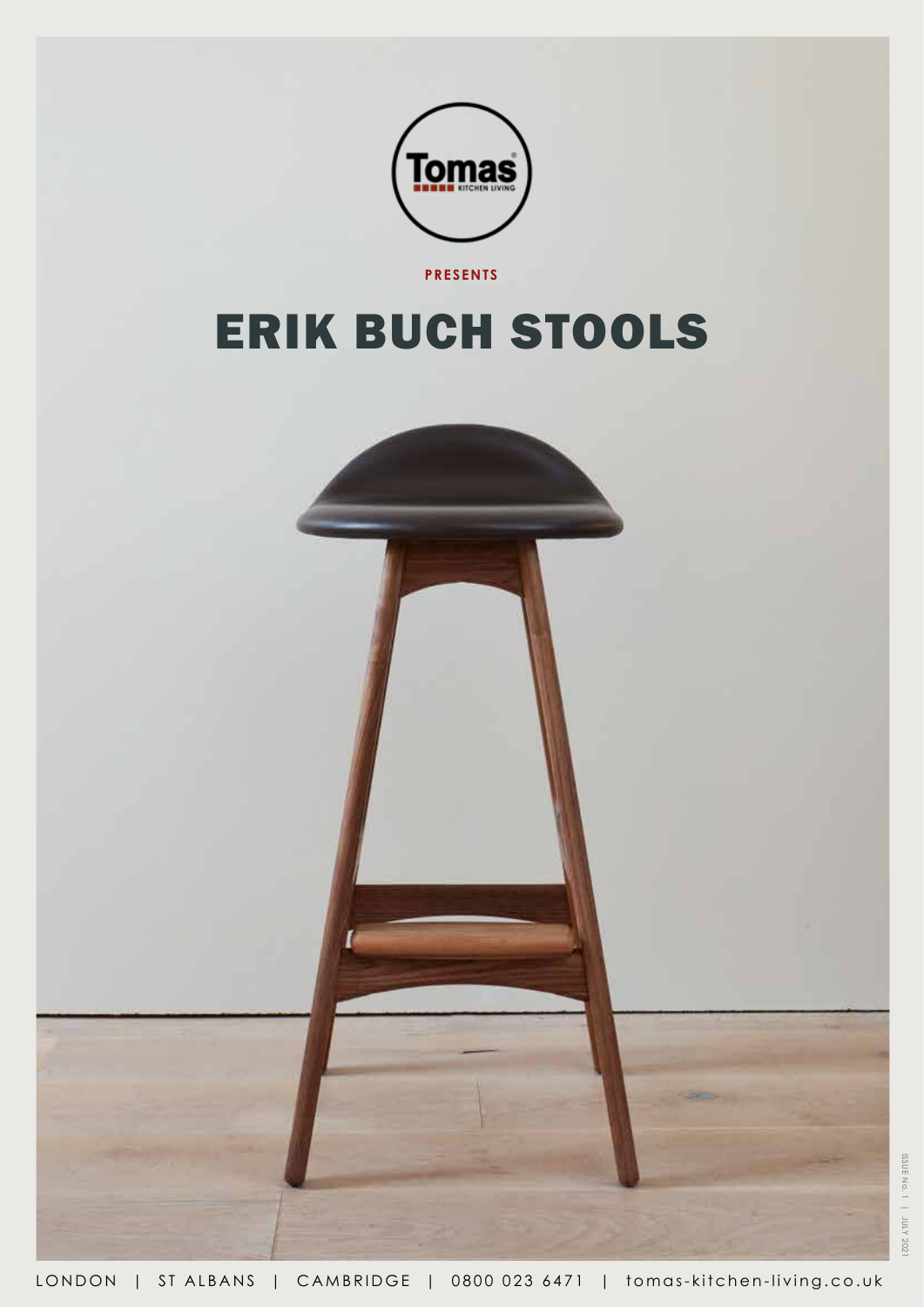



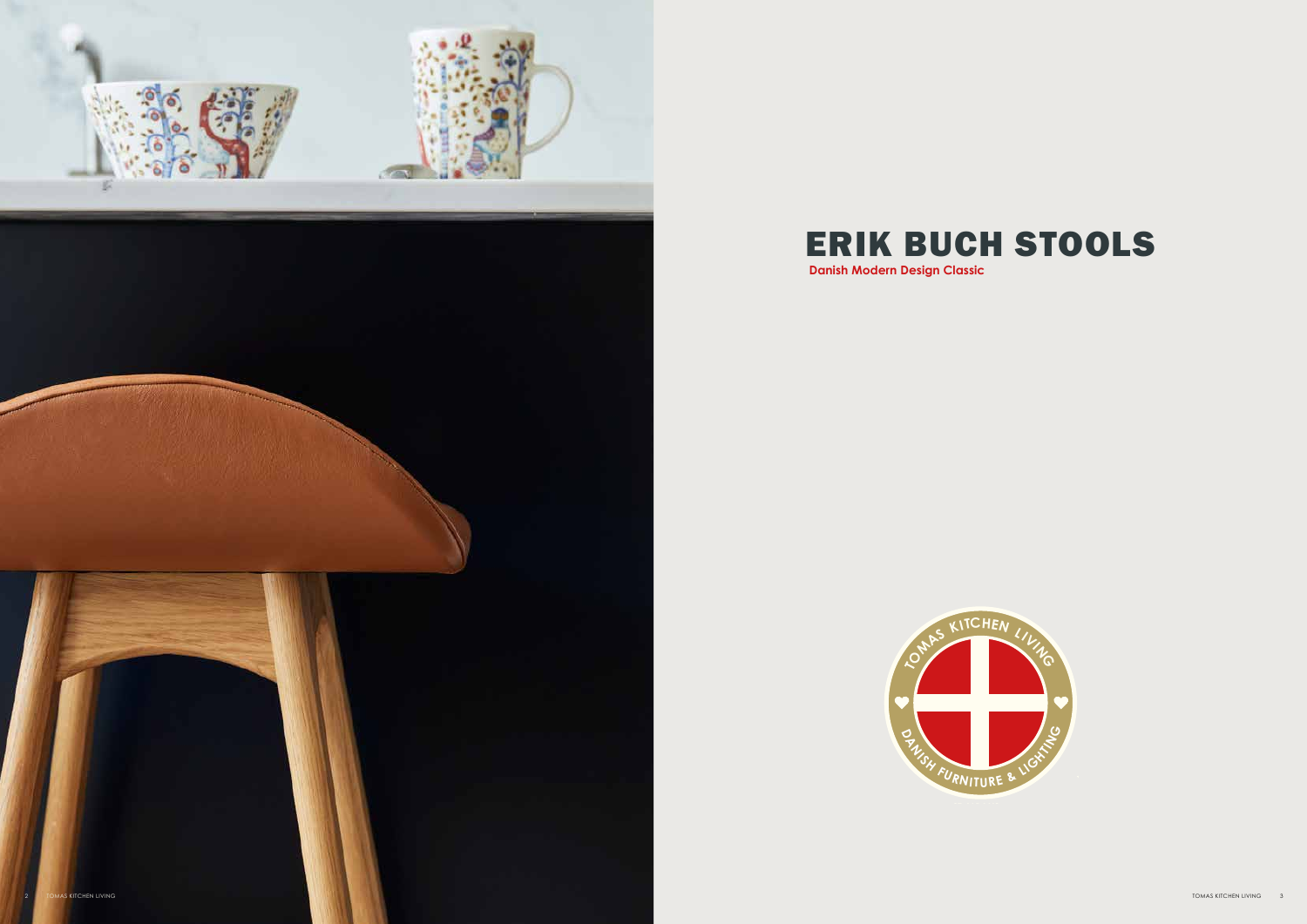My name is Tomas Hinton, co-founder, co-director and designer for Tomas Kitchen Living. We manufacture beautiful kitchens, free-standing cabinets and tables at our dedicated production centre in Cambridge. We also have showrooms in North London, St Albans and Cambridge - where we display the iconic Erik Buch Stools.

Ever since my Danish wife and I set up the Tomas brand over ten years ago, we have been enthusiastic dealers for some of the top names in Danish furniture and lighting. For all this time, we have been importing the authentic Erik Buch stools for our kitchen clients.

Now for the first time, we have decided that it would be really great to bring this wonderful piece of furniture to a wider audience and so have created this brochure and set up a dedicated web page.

For me as designer (who knows how it feels to be copied and ripped off btw) I also wanted to highlight the fact that this is the genuine article, made in Denmark by Hammel, the authorised manufacturer. You might notice that there are various knock-off versions on the web, and every now and then you'll see chunkier versions in bars and restaurants. I am pretty sure that the buyers will not have heard of Erik Buch and often won't even know that they are buying a stolen design!

Well, as our Danish friends say, the best way forward in the fight against plagiarism is to educate and raise awareness about the real thing.

So here it is, without further ado, it is my great pleasure to present the very wonderful Erik Buch Stool!

**SMAS** 

Tomas P Hinton DESIGN | DIRECTOR



# **Tomas**

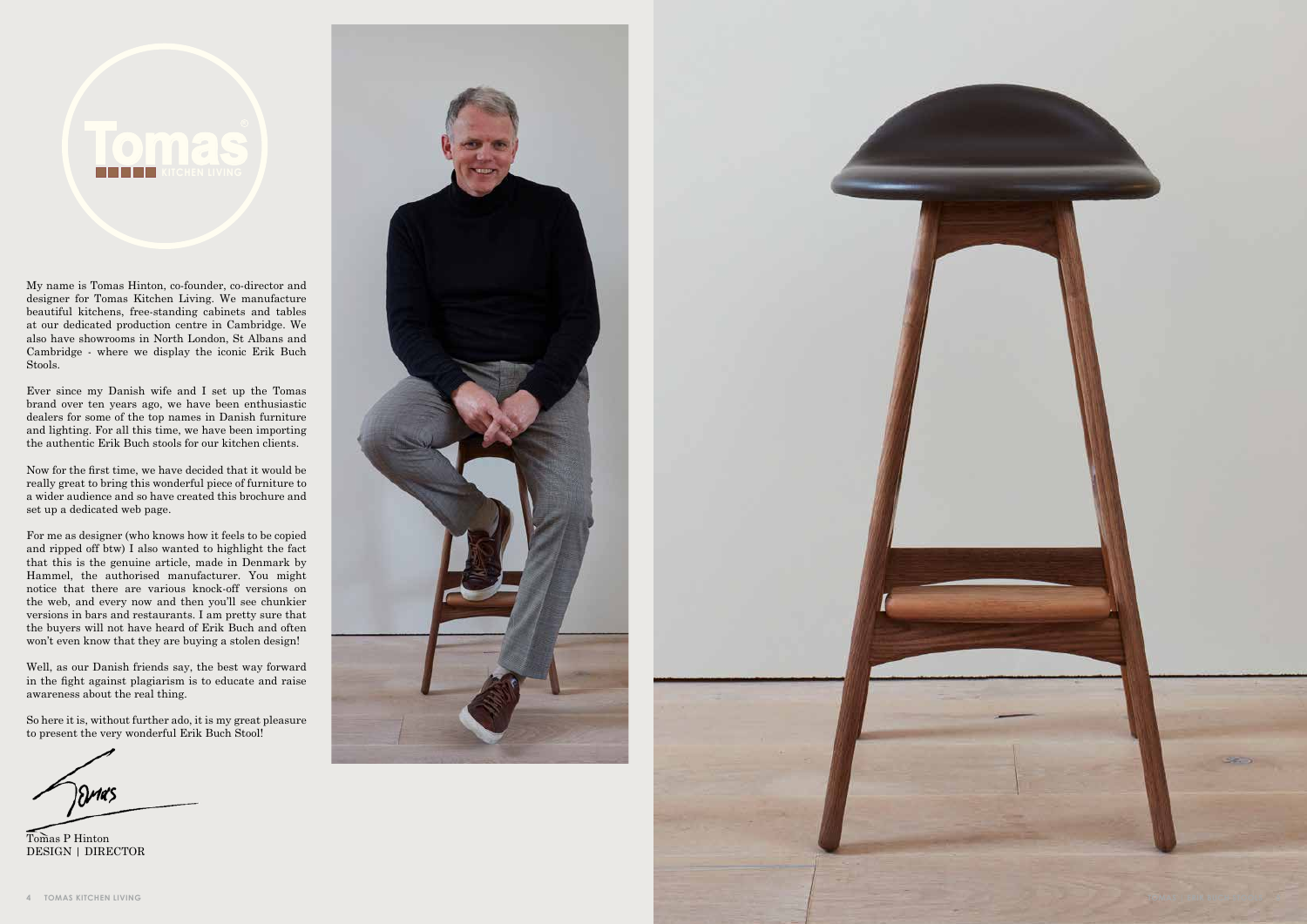Acclaimed Danish designer Erik Buch was born in 1923 in Copenhagen and created some exquisite furniture designs in his lifetime.

One of his most iconic and enduring furniture pieces is his Model 61 bar stool, widely known simply as 'The Erik Buch Stool'.

This stool, as supplied by Tomas Kitchen Living, is made in Denmark by Hammel, the authorised manufacturer.

The frames are available in solid oak, walnut, beech and teak in various finishes and there are several colour options for the seat leather.



There are two heights:

Kitchen height (690mm) suitable for sitting at a typical 900mm high kitchen countertop.

Bar height (770mm) which is for a raised boxBAR or similar application.

Eagle-eyed fans of the Netflix series 'Mad Men' may notice a few of these pieces in Drapers' glamorous New York apartment!

The Buch Stool first appeared in 1960 and looks as relevant and beautiful today as ever - truly a Danish modern classic!





## ERIK BUCH STOOLS **Danish Modern Design Classic**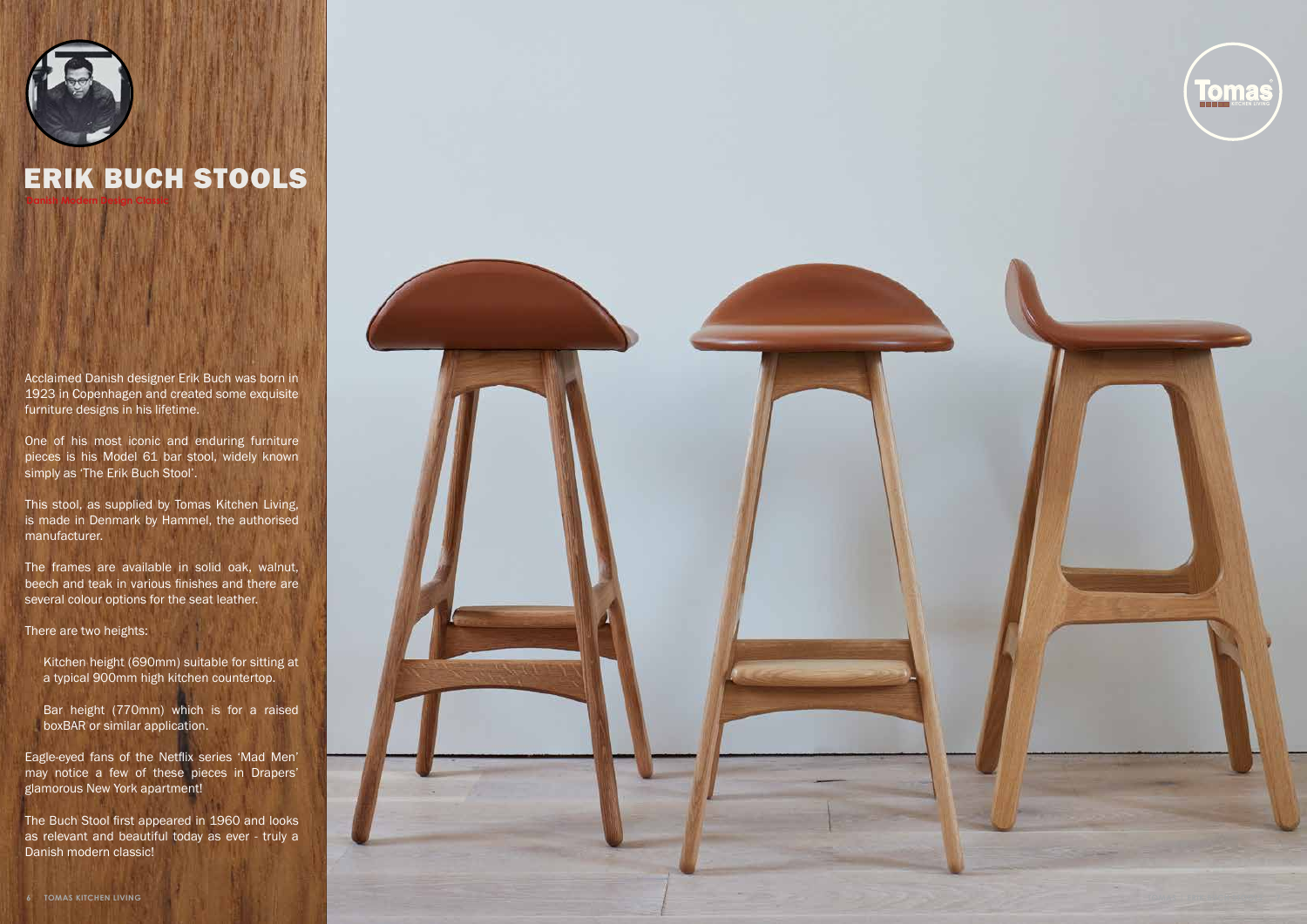

Oiled Oak & Cognac

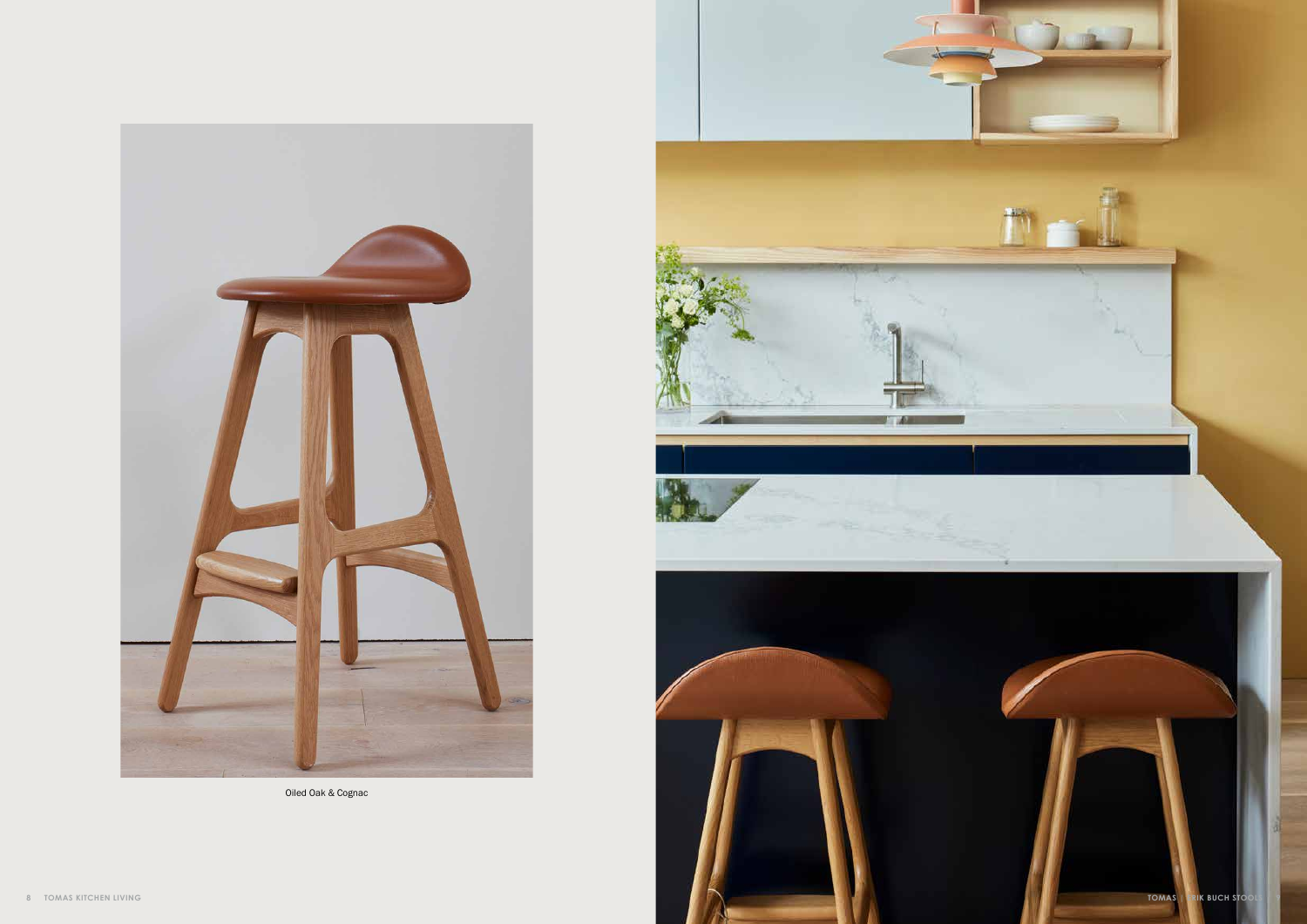

Oiled Walnut & Chocolate **Oiled Teak & Black** 

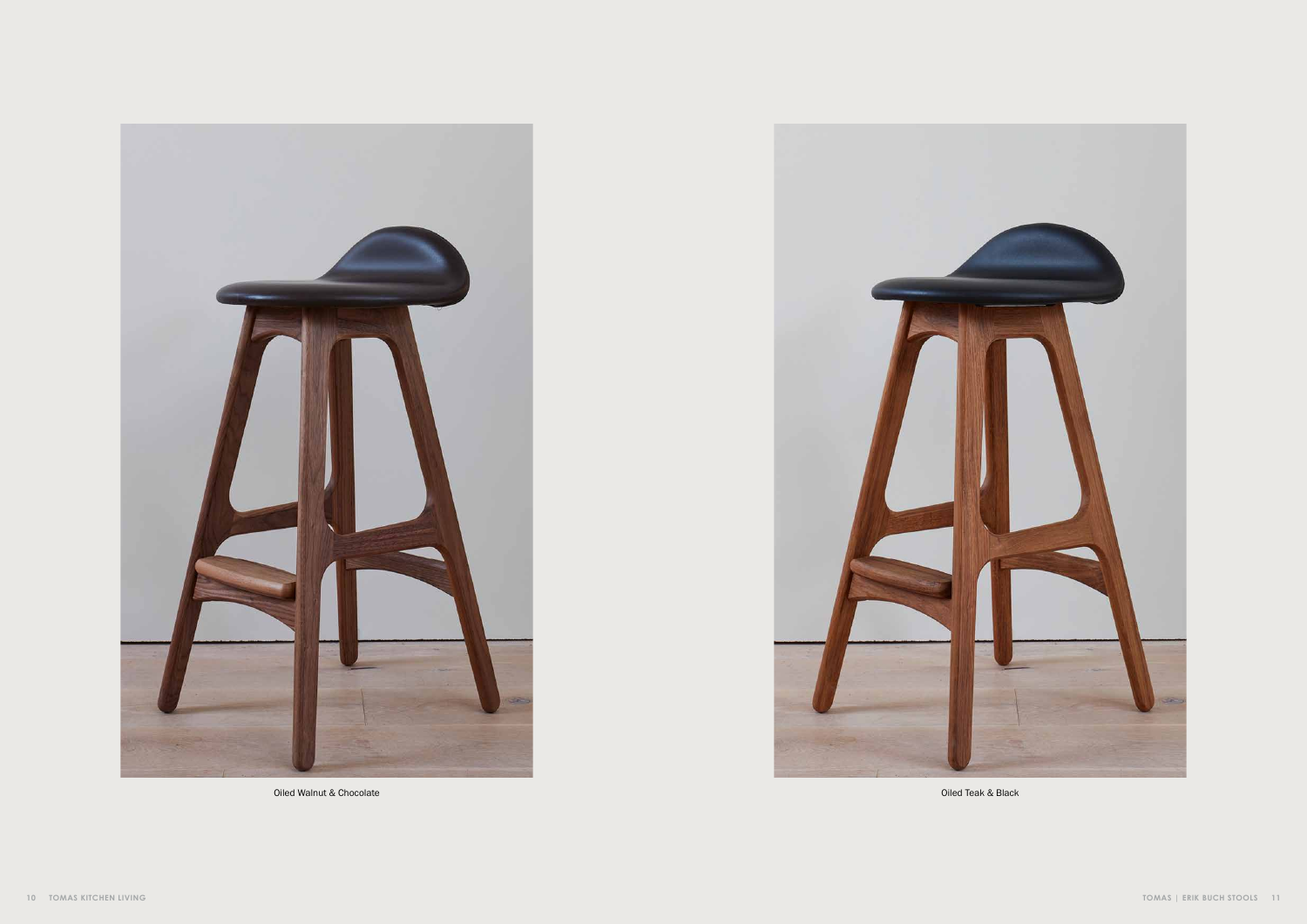

Oiled Oak & Black

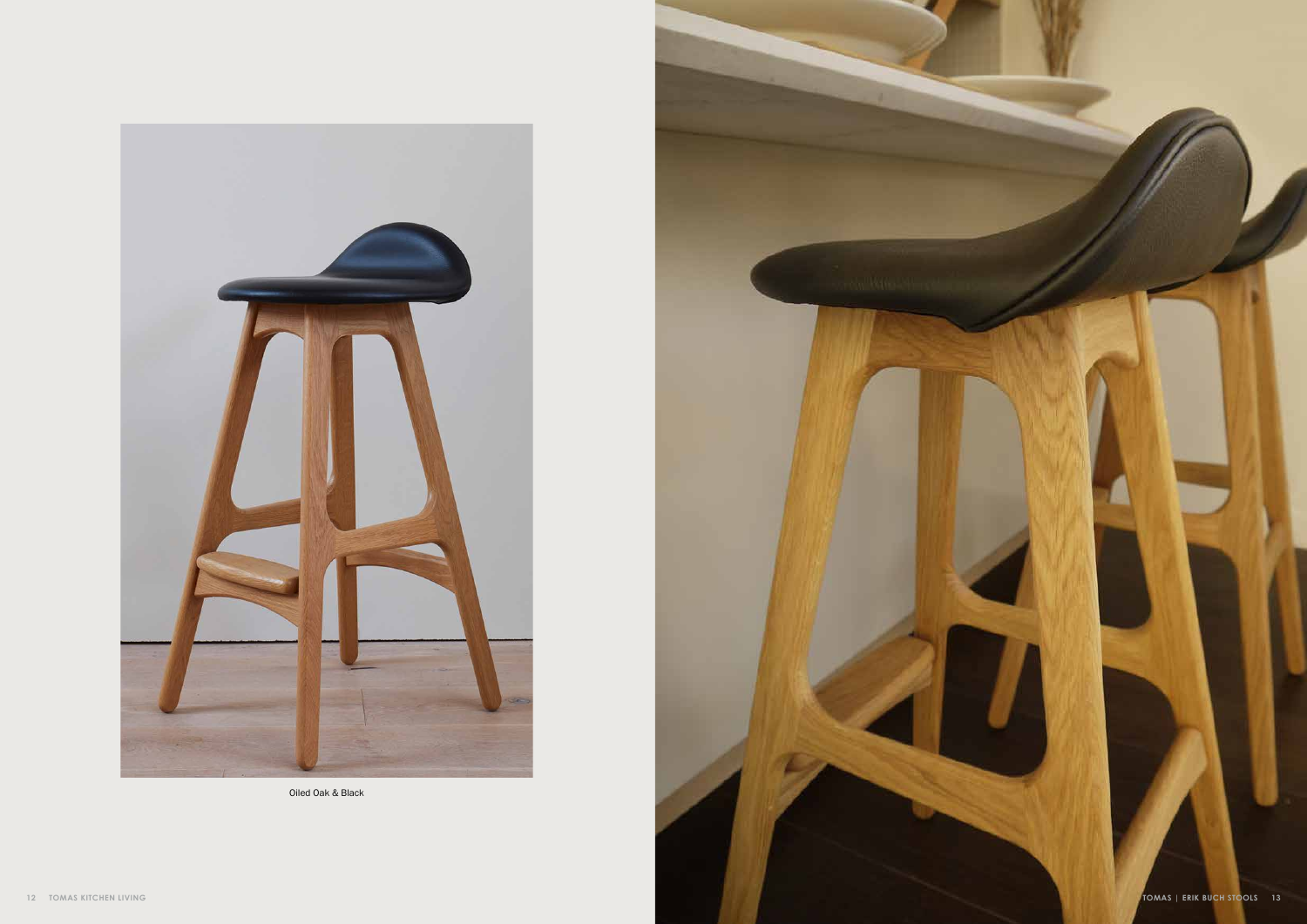

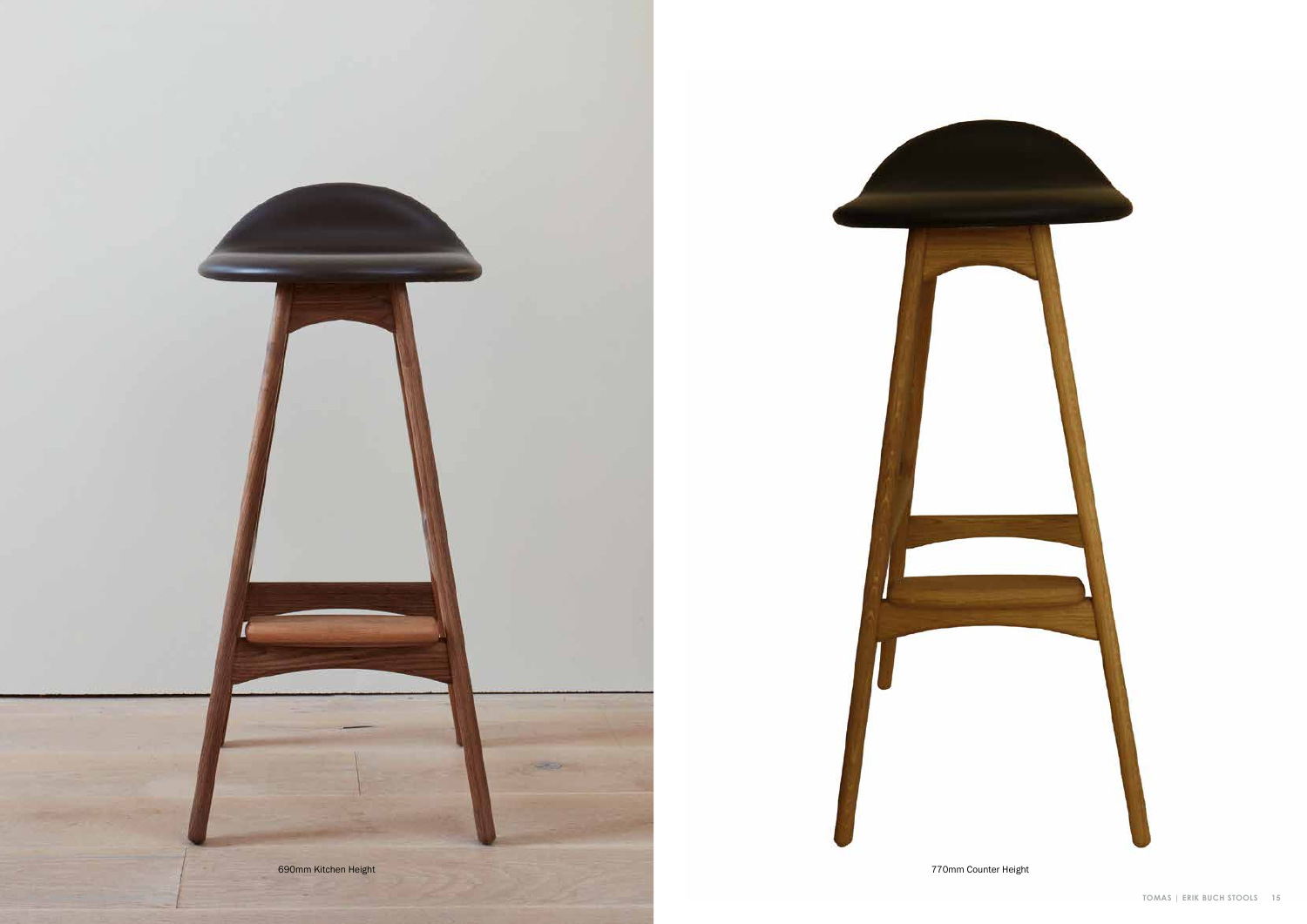



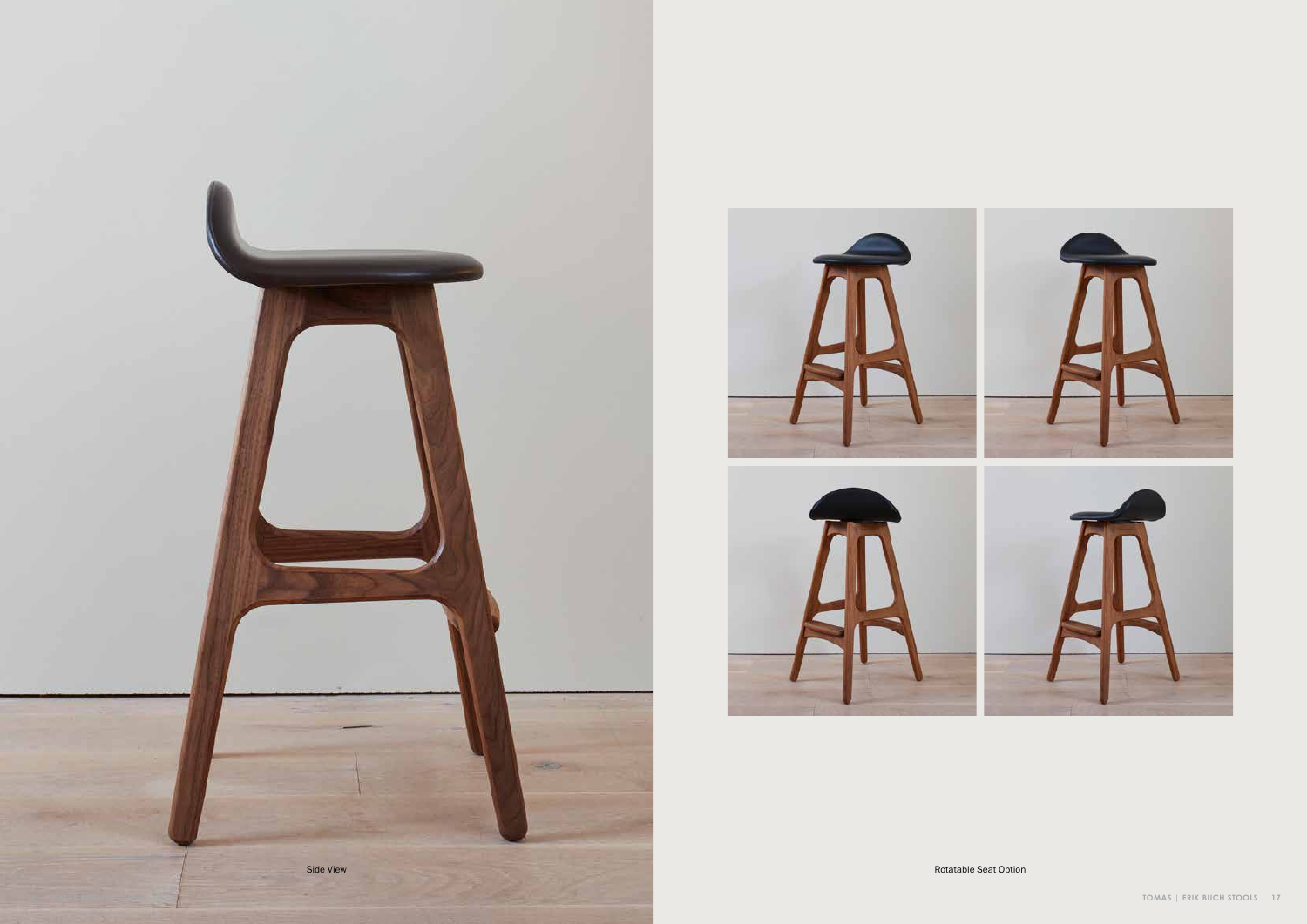





## ERIK BUCH STOOLS

**Danish Modern Design Classic**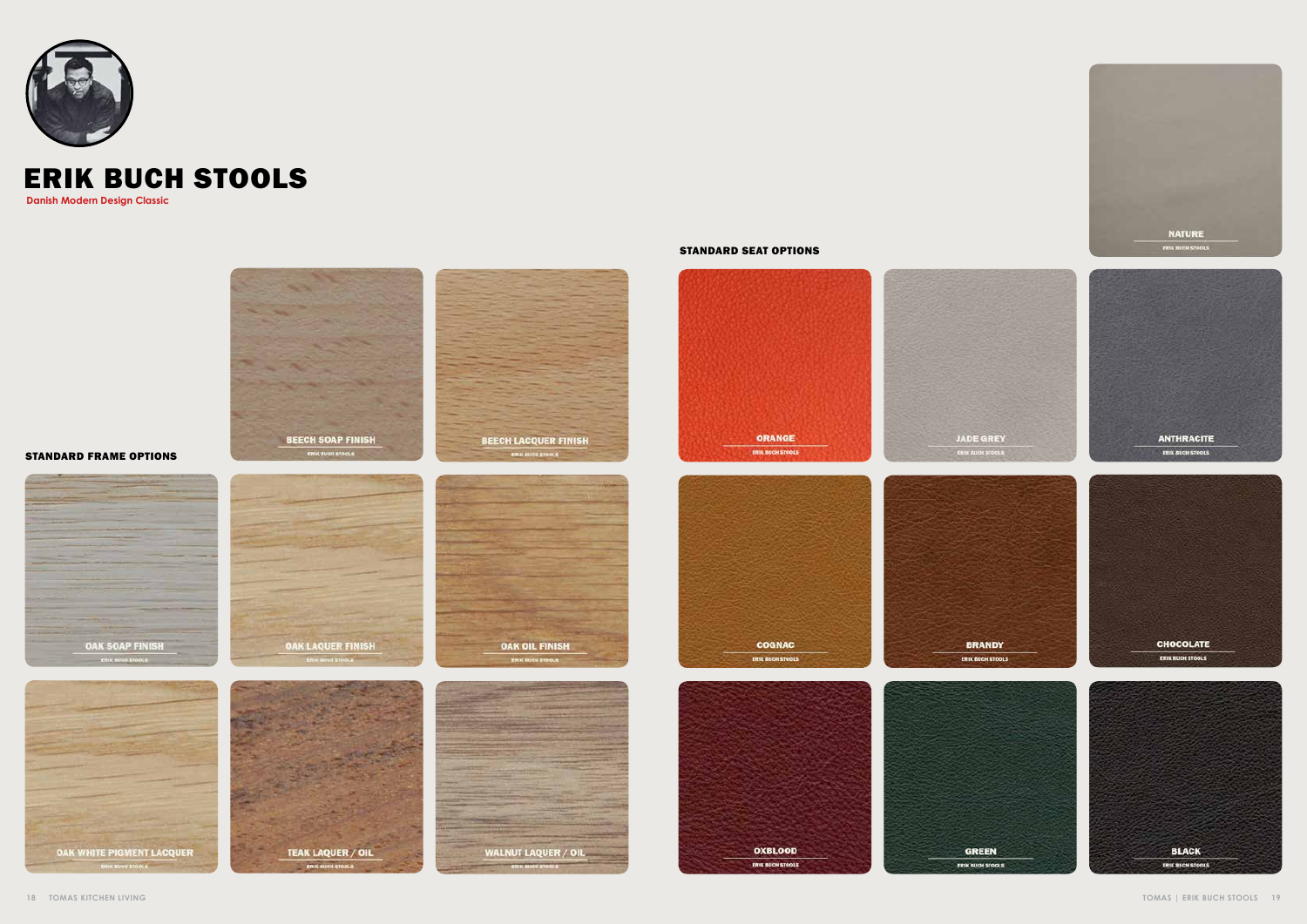



### *"*

*I very much hope you have enjoyed browsing this brochure and that you would like to find out more...*

> *For prices, availability, other enquiries and showroom appointments, please do not hesitate to contact us.*

)Dr145

LONDON | ST ALBANS | CAMBRIDGE | 0800 023 6471 | tomas-kitchen-living.co.uk

## AS KITCHEN LIVING